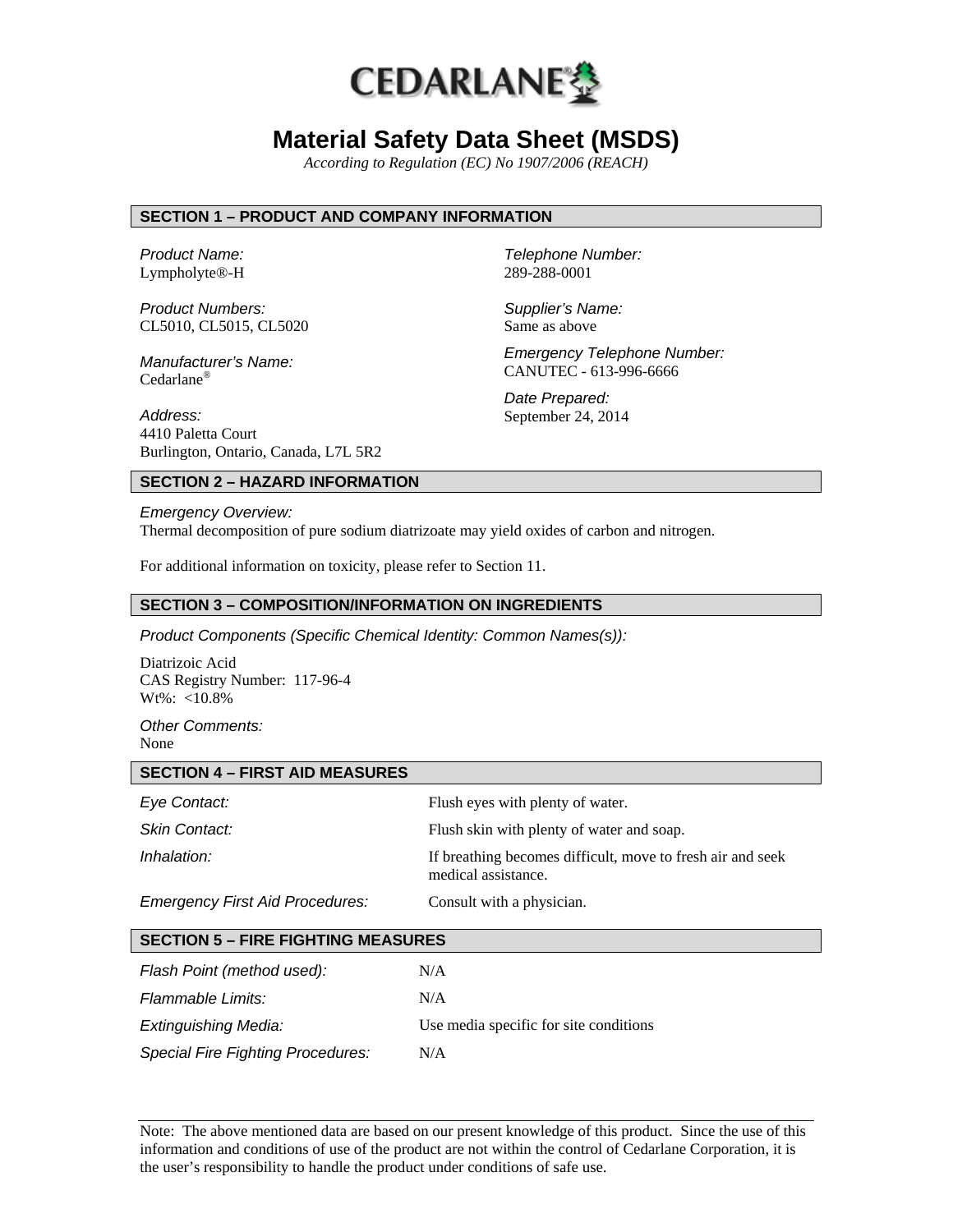

# **Material Safety Data Sheet (MSDS)**

*According to Regulation (EC) No 1907/2006 (REACH)*

### **SECTION 6 – ACCIDENTAL RELEASE MEASURES**

*Steps To Be Taken In Case of Leak or Spill:*  Wipe area with absorbent cloth or paper towel. Follow with laboratory disinfectant.

# **SECTION 7 – HANDLING AND STORAGE**

*Precautions to be Taken in Handling and Storage:* 

Avoid contact with eyes, skin and clothing. Avoid prolonged or repeated exposure. Make sure that the product is stored at the appropriate temperature (room temperature) and tightly sealed.

### **SECTION 8 – EXPOSURE CONTROLS/PERSONAL PROTECTION**

| Respiratory Protection (specify type):     | Not necessary                                                                |
|--------------------------------------------|------------------------------------------------------------------------------|
| Ventilation:                               | Ventilated area                                                              |
| <b>Protective Gloves:</b>                  | Recommended                                                                  |
| Other Protective Clothing or<br>Equipment: | Laboratory coat                                                              |
| General Hygiene Measures                   | Wash thoroughly after handling. Wash contaminated<br>clothing before re-use. |

### **SECTION 9 – PHYSICAL/CHEMICAL PROPERTIES**

| <b>Physical State:</b> | Liquid               |
|------------------------|----------------------|
| Vapour Pressure:       | N/A                  |
| <b>Freezing Point:</b> | $0^{\circ}$ C        |
| Odour and              | Odourless, colorless |
| Appearance:            |                      |
| Vapour Density:        | N/A                  |
|                        | Neutral $(6-8)$      |

| Odour Threshold:         | N/A             |
|--------------------------|-----------------|
| <b>Evaporation Rate:</b> | N/A             |
| Coefficient of           | N/A             |
| water/oil distribution:  |                 |
| <b>Specific Gravity:</b> | N/A             |
| <b>Boiling Point:</b>    | N/A             |
| Other:                   | Density: 1.0770 |
|                          |                 |

### **SECTION 10 – STABILITY AND REACTIVITY**

**Stability:** Stable under normal conditions. *Incompatibility (Materials to Avoid):* N/A **Conditions to Avoid: Avoid freezing** 

*Hazardous Decomposition or Byproducts:* Thermal decomposition of pure sodium diatrizoate may yield oxides of carbon and nitrogen.

Note: The above mentioned data are based on our present knowledge of this product. Since the use of this information and conditions of use of the product are not within the control of Cedarlane Corporation, it is the user's responsibility to handle the product under conditions of safe use.